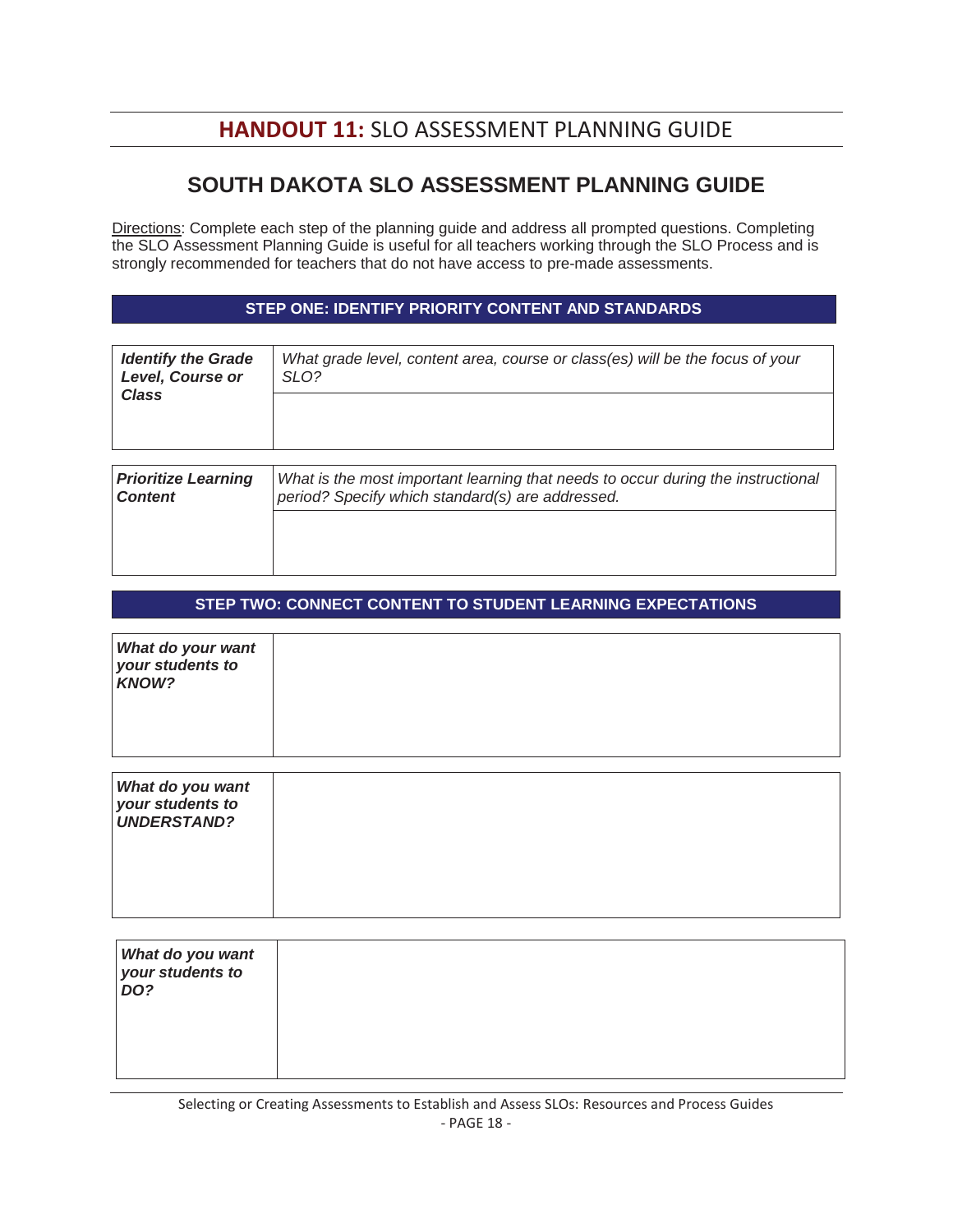### **STEP THREE: CONNECT LEARNING EXPECTATIONS TO ASSESSMENT CRITERIA**

|                                          | included in the assessment used in the SLO process.                                                                             | What do you need to assess to ensure mastery of the priority content? Check all that need to be                                               |                                            |
|------------------------------------------|---------------------------------------------------------------------------------------------------------------------------------|-----------------------------------------------------------------------------------------------------------------------------------------------|--------------------------------------------|
| <b>KNOWLEDGE</b><br>(Webb Level 1)       | <b>SKILL</b><br>(Webb Level 2)                                                                                                  | <b>REASONING</b><br>(Webb Levels $2, 3, 4$ )                                                                                                  | <b>PRODUCT</b><br>(Webb Levels $2, 3, 4$ ) |
|                                          |                                                                                                                                 |                                                                                                                                               |                                            |
| Interval of<br><i><b>Instruction</b></i> | What is the time period in which student growth is expected to occur? Identify a<br>timeline for teaching the priority content. |                                                                                                                                               |                                            |
| <b>Provide Rationale</b>                 |                                                                                                                                 | How do content, learning expectations and assessment criteria contribute to<br>student growth? Explain why you chose the assessment criteria. |                                            |

## **STEP FOUR: CONNECT ASSESSMENT CRITERIA TO ASSESSMENT TYPE**

| Which type of assessment is most appropriate for identified content and criteria? |                                     |                           |                           |
|-----------------------------------------------------------------------------------|-------------------------------------|---------------------------|---------------------------|
|                                                                                   |                                     |                           |                           |
| Selected Response and<br><b>Short Answer</b>                                      | <b>Extended Written</b><br>Response | Performance<br>Assessment | Personal<br>Communication |
| Multiple choice<br>True/false<br>Matching<br>Fill in the blank<br>Labeling        |                                     |                           |                           |

| Will you need a rubric to conduct the assessment? |    |  |
|---------------------------------------------------|----|--|
| YES                                               | NΟ |  |
|                                                   |    |  |

| If you need a rubric, do you currently have an appropriate rubric? |    |  |
|--------------------------------------------------------------------|----|--|
| <b>YFS</b>                                                         | NO |  |
|                                                                    |    |  |

Selecting or Creating Assessments to Establish and Assess SLOs: Resources and Process Guides - PAGE 19 -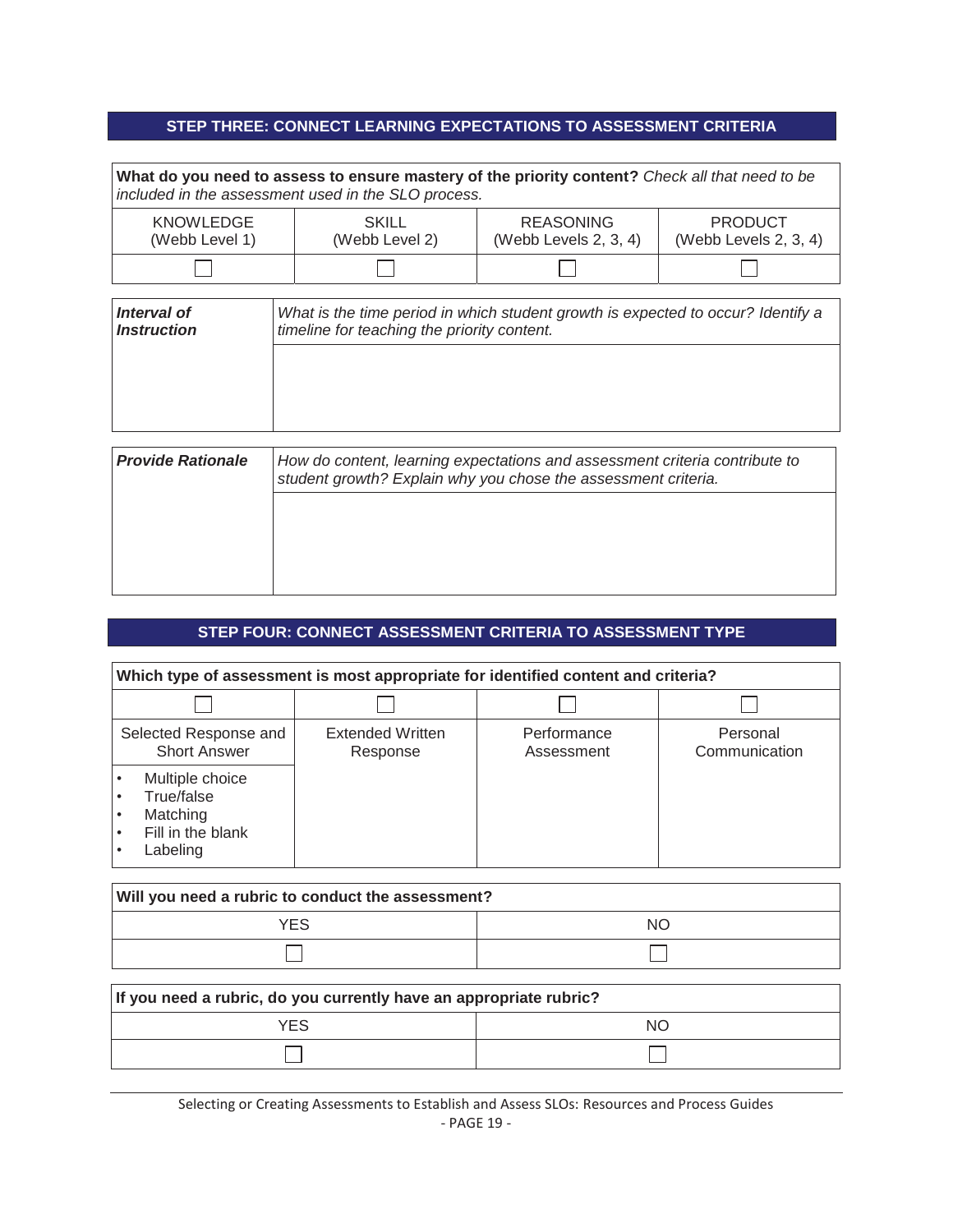| Will you use an identical pre- and post-assessment? |    |  |
|-----------------------------------------------------|----|--|
| <b>YFS</b>                                          | NC |  |
|                                                     |    |  |

| <b>Progress Update</b><br><b>Considerations</b> | How will you check for student understanding at the mid-point? Detail the<br>rationale for your formative assessment strategies. |  |
|-------------------------------------------------|----------------------------------------------------------------------------------------------------------------------------------|--|
|                                                 |                                                                                                                                  |  |
|                                                 |                                                                                                                                  |  |

## **STEP FIVE: CONSIDER ASSESSMENT QUALITY**

| How will you<br><b>ALIGNMENT?</b> |  |
|-----------------------------------|--|
|                                   |  |

| How will you<br>  address STRETCH? |  |
|------------------------------------|--|
|                                    |  |
|                                    |  |

| How will you<br>  address VALIDITY? |  |
|-------------------------------------|--|
|                                     |  |
|                                     |  |

| How will you<br><b>RELIABILITY?</b> |  |
|-------------------------------------|--|
|                                     |  |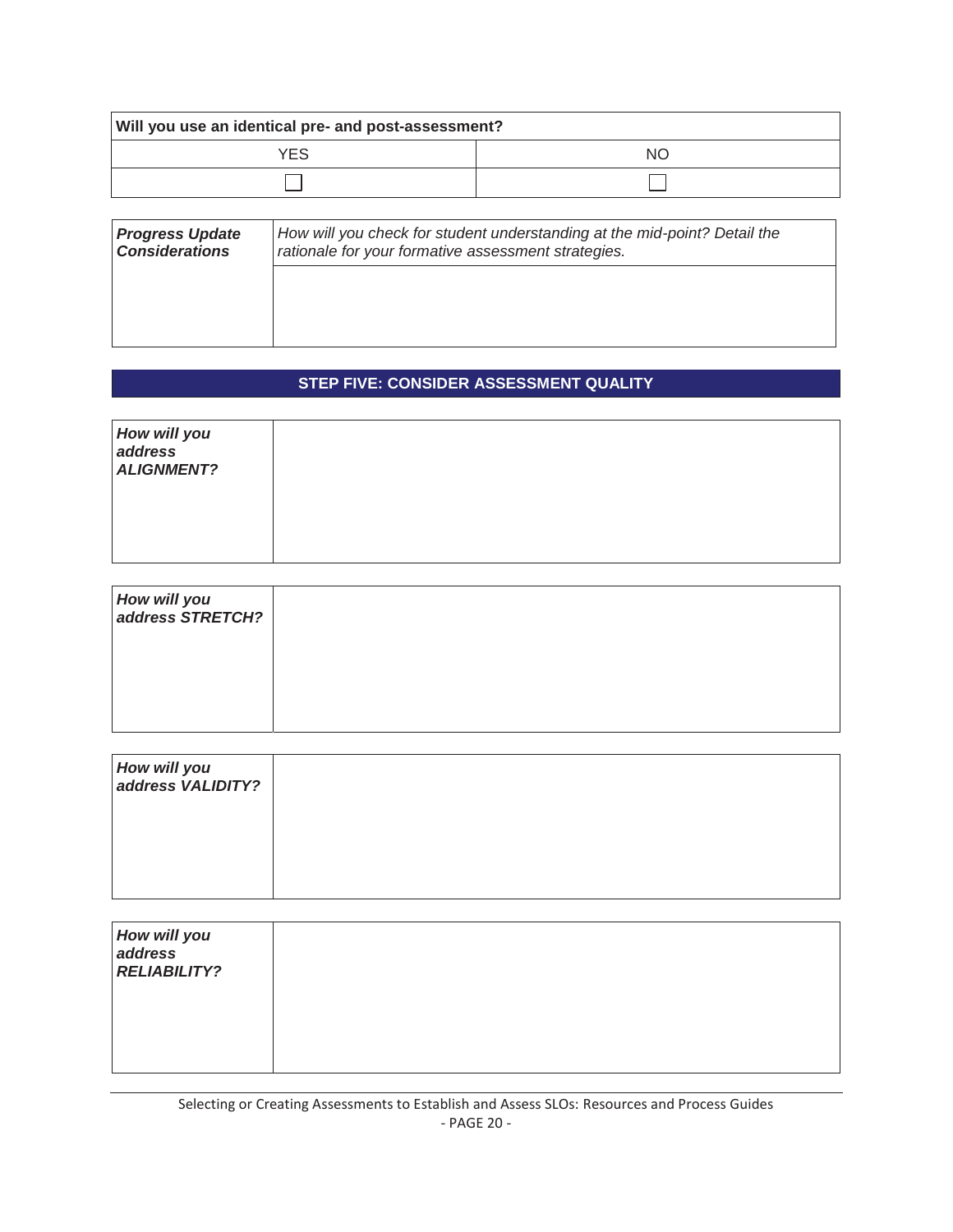## **STEP SIX: SELECT OR CREATE AN ASSESSMENT**

| What specific assessment(s) will be used throughout the SLO process? Determine whether you<br>have access to an assessment, need to modify an assessment or need to create an assessment. |                         |                        |  |  |  |
|-------------------------------------------------------------------------------------------------------------------------------------------------------------------------------------------|-------------------------|------------------------|--|--|--|
| <b>I HAVE ACCESS</b>                                                                                                                                                                      | <b>I NEED TO MODIFY</b> | <b>INEED TO CREATE</b> |  |  |  |
|                                                                                                                                                                                           |                         |                        |  |  |  |

| <b>Provide Rationale</b> | Why are you moving forward with your current assessment plan? Explain<br>your answer. |  |
|--------------------------|---------------------------------------------------------------------------------------|--|
|                          |                                                                                       |  |
|                          |                                                                                       |  |
|                          |                                                                                       |  |

| <b>Available</b><br><b>Resources</b> | If you are modifying or creating an assessment, what books or websites<br>will you use as resources? List the resources below. |                 |  |
|--------------------------------------|--------------------------------------------------------------------------------------------------------------------------------|-----------------|--|
|                                      | <b>BOOKS</b>                                                                                                                   | <b>WEBSITES</b> |  |
|                                      |                                                                                                                                |                 |  |
|                                      |                                                                                                                                |                 |  |
|                                      |                                                                                                                                |                 |  |
|                                      |                                                                                                                                |                 |  |
|                                      |                                                                                                                                |                 |  |
|                                      |                                                                                                                                |                 |  |
|                                      |                                                                                                                                |                 |  |

| <b>Collaborators</b> | If you are modifying or creating an assessment, will you collaborate with<br>other teachers or administrators during the process? List names below. |  |
|----------------------|-----------------------------------------------------------------------------------------------------------------------------------------------------|--|
|                      |                                                                                                                                                     |  |
|                      |                                                                                                                                                     |  |
|                      |                                                                                                                                                     |  |
|                      |                                                                                                                                                     |  |
|                      |                                                                                                                                                     |  |